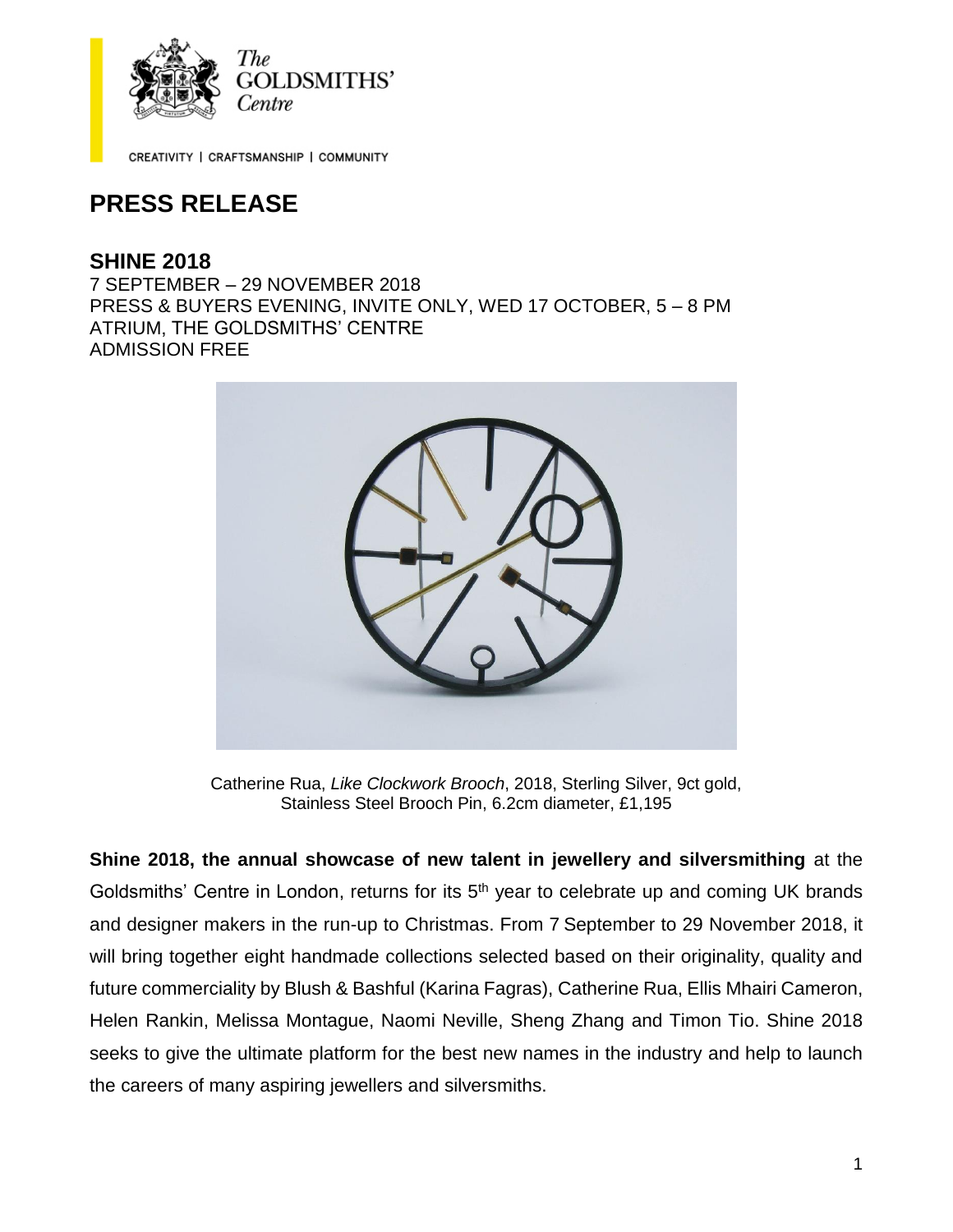Charlotte Dew, Public Programme Manager explains: *"Each year Shine is an opportunity to present the very best emerging talent in jewellery and silversmithing. The eight talent-spotted makers in the 2018 showcase demonstrate a fresh and innovative approach to making high quality work. Their potential and talent is evident, even in these early years of their developing businesses."*

On 17 and 18 October 2018, ALL SET, a collective of eight new London jewellery brands, will also exhibit for the first time at the Goldsmiths' Centre with a selling pop-up showcase. Exhibitors Ellis Mhairi Cameron, Jessica Pass, Leonid Dementiev, Lukas Grewenig, Malgorzata Mozolewska, Rachel Balfour, Roxanna Moznabi and SAM HAM have all just completed the Setting Out course at the Goldsmiths' Centre with the aim to transform their creative talent into successful businesses.

For high resolution images visit <https://www.dropbox.com/sh/64hjsjy624sji27/AACX5xtLuBaHcoFMqthpa-7La?dl=0> and further information, please contact: **Isabel Keim** on **020 7566 7658** or email **[isabel.keim@goldsmiths-centre.org](mailto:isabel.keim@goldsmiths-centre.org)**

### **Notes to editors**

#### **SHINE 2018 EXHIBITORS**

**Karina Fagras** fell in love with jewellery at a very young age, often spending hours exploring her mother's jewellery boxes. Following an established career in digital marketing, Karina's decade long dream of starting **Blush & Bashful** became a reality in 2017. Karina draws inspiration for her designs from nature, symbolism, and the traditional English countryside. Her interchangeable signets combine clean modern lines with the intricate detailing of period jewellery.

**Blush & Bashful,** *Blooming Rose Ring*, 925 Sterling Silver, 18ct Rose Gold Onyx, £275

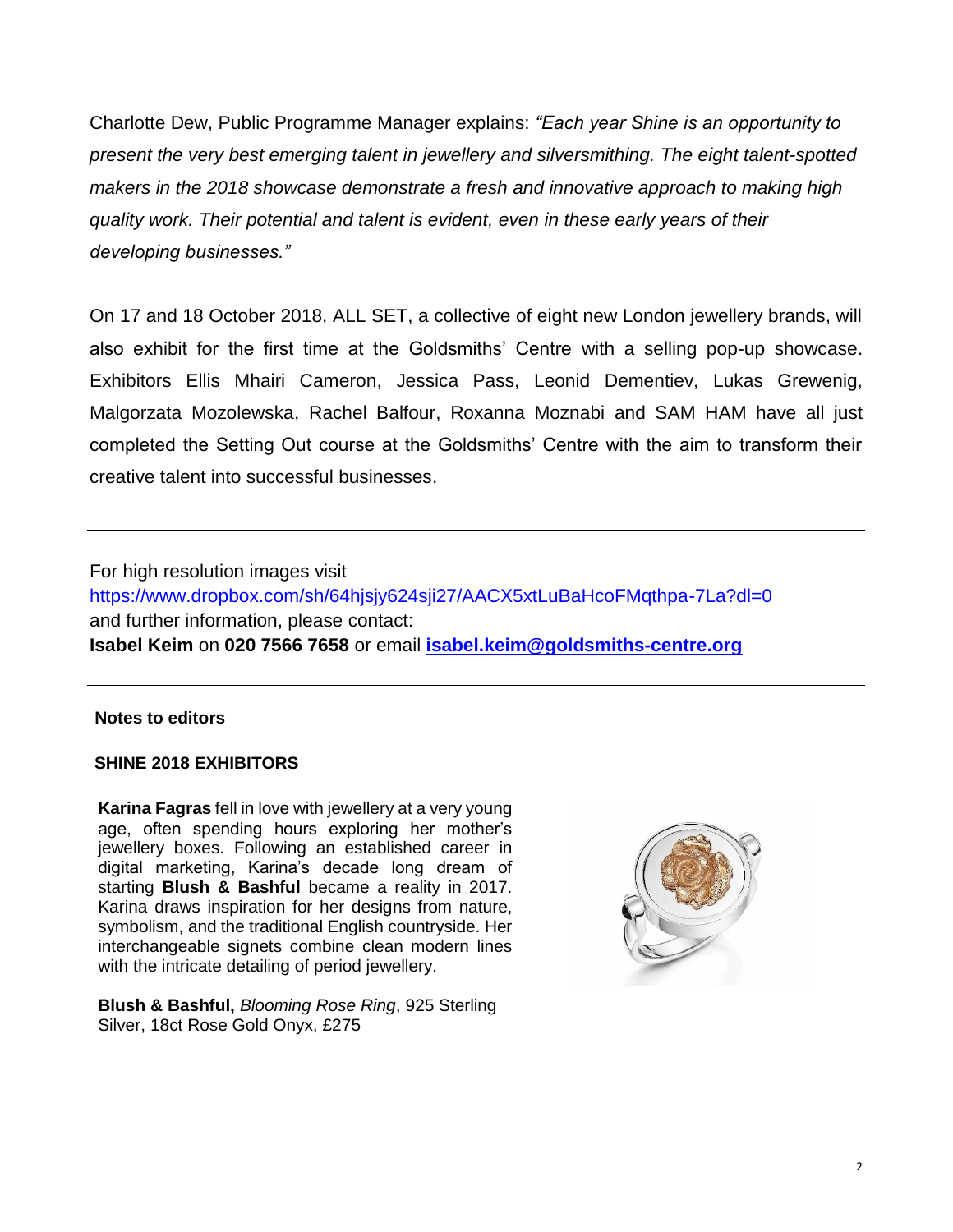**Catherine Rua** designs and makes contemporary jewellery from her London studio. Drawing inspiration from repetitive elements in the built environment and the unusual cubic structures found in Pyrite, Catherine works with precious metals and gemstones to create pieces which are characterised by a bold use of line and form.

**Catherine Rua,** *In Motion*, 2018, sterling silver, 9ct gold, stainless steel, £1 ,195

**Ellis Mhairi Cameron** is a Scottish fine jeweller Ellis graduated from The Glasgow School of Art in 2014 ; went on to complete her Masters in Jewellery Design at Central St Martins in 2017 and took part in the business incubation course, Setting Out, at the Goldsmiths' Centre in 2018. Her *Ancestry Collection* is inspired by the landscape where Ellis grew up; the architecture of medieval buildings and erosive rock textures from the Scottish Highlands.

**Ellis Mhairi Cameron,** *Genesis Ring*, 2017, 18 carat yellow gold, baroque pearl and 12 champagne diamonds, £2,100

Originally from rural Wiltshire and now based in Brighton, **Helen Rankin** has always had a curious fascination with industrial landscapes and architecture of cities. Her jewellery excudes sculptural modernity and simplicity. Her signature aesthetic is defined by angles, interlocking, overlapping, contrast and scale. Inspiration comes from modern architecture, geometric decorative features and repetitive pattern found in textiles and tiles and works from the 50s Brazilian Concrete art movement.

**Helen Rankin,** *Geom Balance Earrings*, Matt finish 18ct Gold vermeil plated sterling silver, £135

**Melissa Montague** is an artist and metalsmith exploring traditional silversmithing techniques such as hammer raising and forging. Predominantly working with silver, copper and brass, Melissa creates vessel forms and spoons, which question the boundaries between function and sculpture.

**Melissa Montague,** *Don't Be Precious IV*, Copper, sterling silver and wood, £350